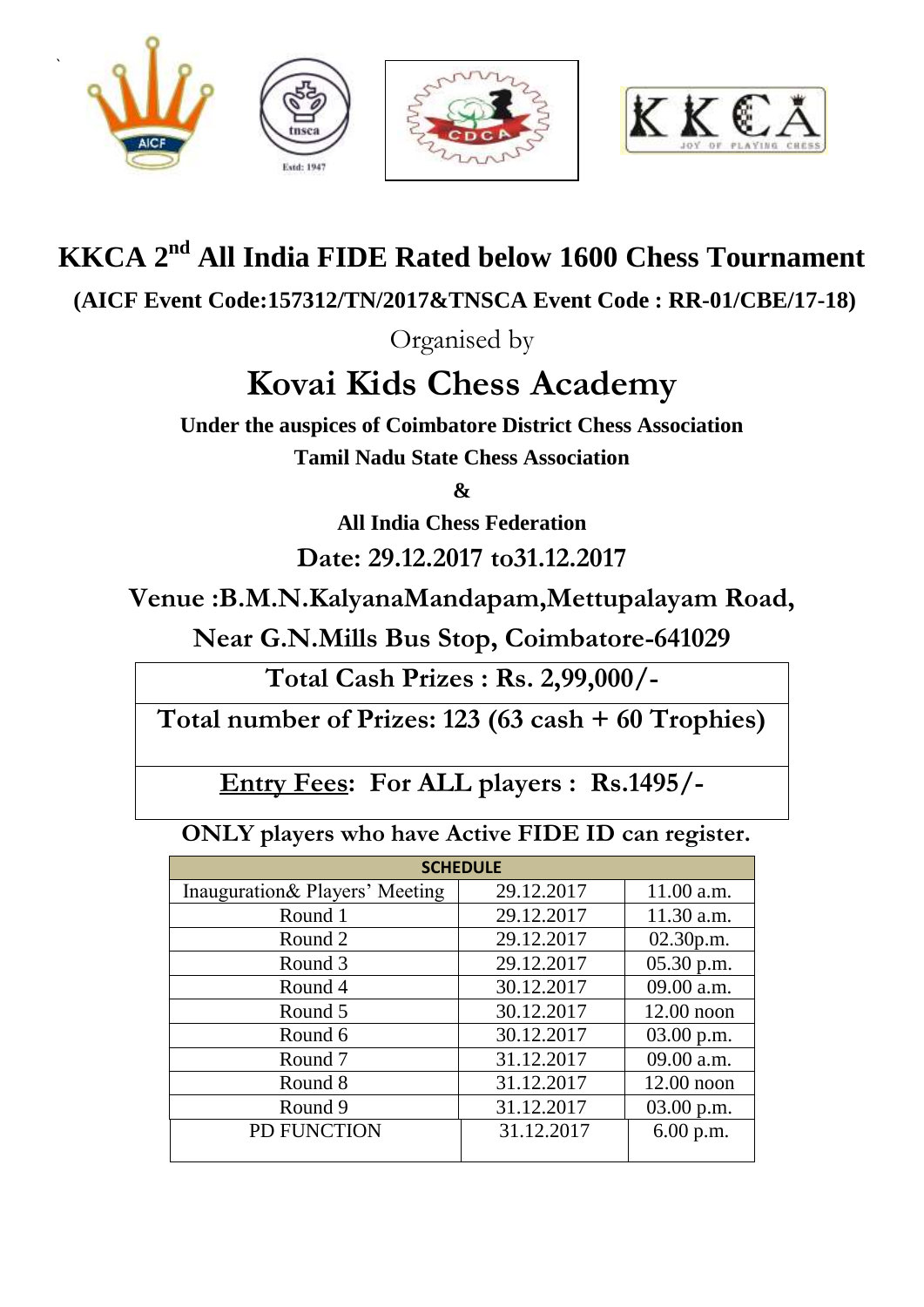| <b>Cash Prizes (in Rs.)</b> |                      |                                                  |                                                   |                                       |                                           |  |
|-----------------------------|----------------------|--------------------------------------------------|---------------------------------------------------|---------------------------------------|-------------------------------------------|--|
| <b>PRIZES</b>               | <b>MAIN</b>          | <b>UNRATED</b>                                   | 1000-1200                                         | 1201-1400                             | <b>COIMBATORE DIST.</b><br><b>PLAYERS</b> |  |
| $\mathbf{1}$                | $30,000/-$           | $6,000/-$                                        | $6,000/-$                                         | $6,000/-$                             | $6,000/-$                                 |  |
| $\overline{2}$              | $25,000/-$           | $5,000/-$                                        | $5,000/-$                                         | $5,000/-$                             | $5,000/-$                                 |  |
| $\overline{\mathbf{3}}$     | $20,000/-$           | $4,000/-$                                        | $4,000/-$                                         | $4,000/-$                             | $4,000/-$                                 |  |
| $\overline{\mathbf{4}}$     | $15,000/-$           | $3,000/-$                                        | $3,000/-$                                         | $3,000/-$                             | $3,000/-$                                 |  |
| 5                           | $10,000/-$           | $2,000/-$                                        | $2,000/-$                                         | $2,000/-$                             | $2,000/-$                                 |  |
| 6                           | $8,000/-$            | $2,000/-$                                        | $2,000/-$                                         | $2,000/-$                             | $2,000/-$                                 |  |
| $\overline{7}$              | $8,000/-$            | $2,000/-$                                        | $2,000/-$                                         | $2,000/-$                             | $2,000/-$                                 |  |
| 8                           | $7,000/-$            | $2,000/-$                                        | $2,000/-$                                         | $2,000/-$                             | $2,000/-$                                 |  |
| $\overline{9}$              | $7,000/-$            | $2,000/-$                                        | $2,000/-$                                         | $2,000/-$                             | $2,000/-$                                 |  |
| 10                          | $6,000/-$            | $2,000/-$                                        | $2,000/-$                                         | $2,000/-$                             | $2,000/-$                                 |  |
| 11                          | $5,000/-$            |                                                  | VETERANS (55+ years-born on or before 31.12.1961) |                                       |                                           |  |
| 12                          | $4,000/-$            |                                                  |                                                   | $1st$ Prize                           | Rs. $5,000/-$                             |  |
| 13                          | $4,000/-$            |                                                  |                                                   | 2 <sup>nd</sup> Prize                 | Rs. $3,500/-$                             |  |
| 14                          | $4,000/-$            |                                                  |                                                   | 3rd Prize                             | Rs. $2,500/-$                             |  |
| 15                          | $3,000/-$            | <b>Category Prizes (Trophies/Cups)</b>           |                                                   |                                       |                                           |  |
| 16                          | $3,000/-$            | Category<br>Combined for boys and girls          |                                                   |                                       |                                           |  |
| 17                          | $\frac{1}{3,000}/$ - | Under 8<br>10(OPEN)+ 5 CBE players (Consolation) |                                                   |                                       |                                           |  |
| 18                          | $2,000/-$            |                                                  | 10(OPEN)+ 5 CBE players (Consolation)<br>Under 10 |                                       |                                           |  |
| 19                          | $2,000/-$            | 10(OPEN)+5 CBE players (Consolation<br>Under 12  |                                                   |                                       |                                           |  |
| 20                          | $2,000/-$            | Under 14                                         | $1 \quad 1 \quad 11 \quad 0 \quad 0 \quad 1$      | 10(OPEN)+ 5 CBE players (Consolation) |                                           |  |

A player is eligible for ONE prize only.

### **Please note D.O.B. certificate/proof is necessary for category prizes**

**Entry fees:** Last date for entry- 26.12.2017.

#### **Mode of registration and payment :**

`

1. You can register online through [www.pay4chess.com](http://www.pay4chess.com/) or *[www.easypaychess.com](http://www.easypaychess.com/)* or [www.paychessentry.com](http://www.paychessentry.com/) Sort out any issues with the concerned online portals.

2. NEFT to... KOVAI KIDS CHESS ACADEMY : Current Account No. 61341010003227

SYNDICATE BANK , Ramnagar Branch ,Coimbatore -641 009 :IFSC Code SYNB0006134 After doing NEFT, submit the ONLINE ENTRY FORM in [www.kovaichess.com](http://www.kovaichess.com/)

3.Entries can be given at our Academy from 01.12.2017 between 5 and 6 pm except Sundays. **NOTE** : Any other mode of registration and payment NOT acceptable. Do not pay direct cash into our account.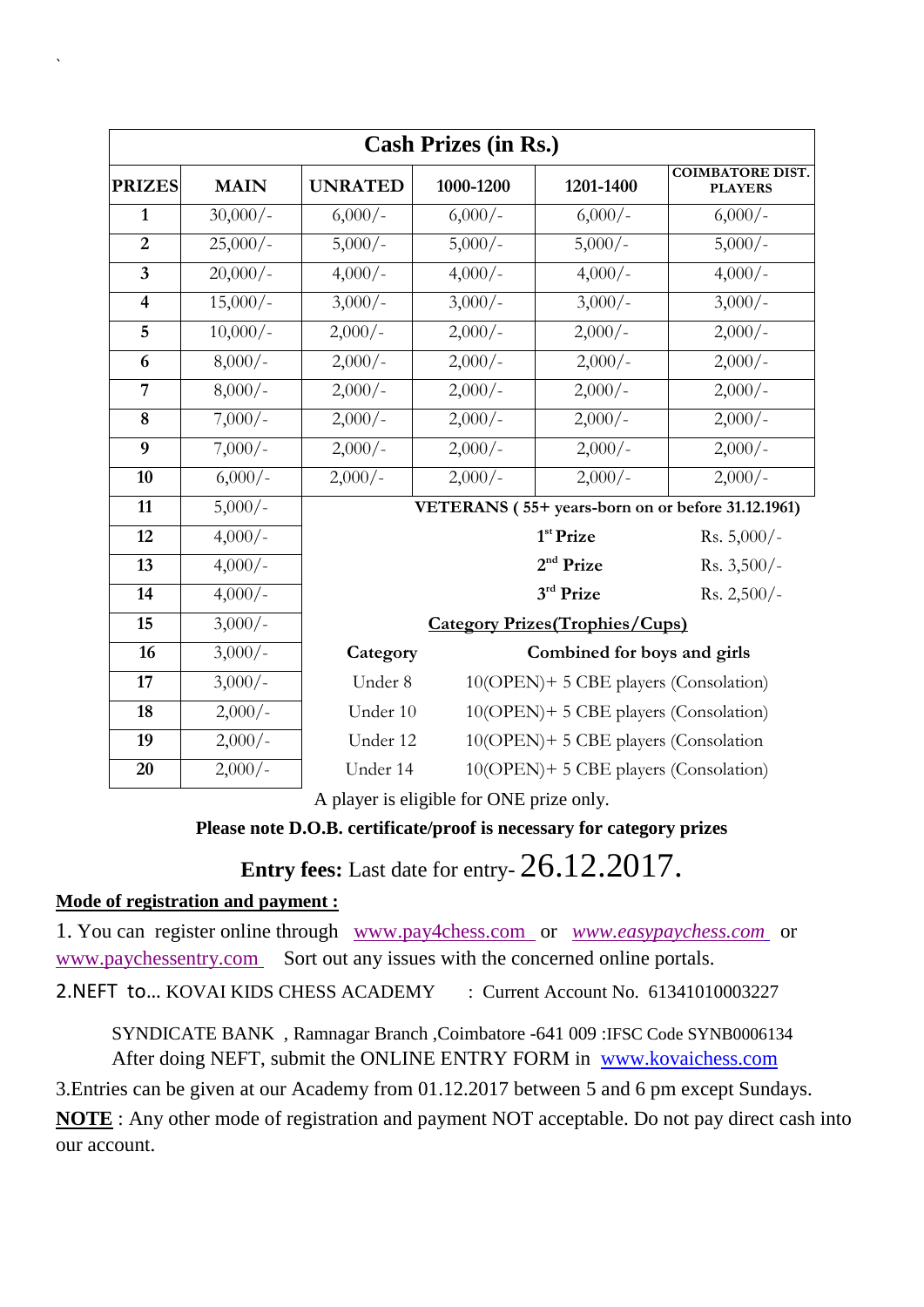## **RULES & REGULATIONS**

 $\ddot{\phantom{0}}$ 

| <b>System of Play</b>                                         | The latest FIDE Rules in force shall apply and the Swiss system will<br>be followed.                                                                                                                                                                                                                            |  |  |
|---------------------------------------------------------------|-----------------------------------------------------------------------------------------------------------------------------------------------------------------------------------------------------------------------------------------------------------------------------------------------------------------|--|--|
| <b>Mode of Tournament</b>                                     | Total 9 rounds shall be played.                                                                                                                                                                                                                                                                                 |  |  |
| <b>Time Control</b>                                           | 30 minutes each $+30$ seconds increment per move from move No.1                                                                                                                                                                                                                                                 |  |  |
| <b>Tie break</b>                                              | Latest tie-break system will be applied. In case of tie, prizes will not<br>be shared.                                                                                                                                                                                                                          |  |  |
| <b>AICF Registration</b><br>(Please NOTE carefully)           | AICF registration is compulsory. AICF registration fee is Rs.250/-which is<br>valid upto March 2018. NEW or RENEWAL of AICF registration is to<br>done through online only, prior to the tournament. Please visit AICF<br>website aicf.in to register new or renewal                                            |  |  |
| <b>TNSCA Registration</b>                                     | TNSCA registration is compulsory for TN players. TNSCA<br>Registration fee is Rs.150/- which is valid upto March 2018. Submit<br>duly filled up and signed TNSCA Player Registration form along<br>with a copy of Date of Birth certificate and one passport size<br>photograph. Produce proof if paid earlier. |  |  |
| <b>CoimbatoreDist.ChessAssociation</b><br><b>Registration</b> | CoimbatoreDt.ChessAssociation registration is compulsory for<br>CoimbatoreDistrict players. The registration fee Rs.100/- which is<br>valid upto March 2018. New Registration/Renewal can be done<br>online through http://pay4chess.com/cbecda.php before the<br>tournament.                                   |  |  |
| <b>Protests</b>                                               | Protests if any, against the decision of the Chief Arbiter shall be<br>made in writing with protest fee of Rs.500/- within 15 minutes of the<br>occurrence of the incident to the appeals committee. The protest fee<br>will be refunded if the appeal is upheld.                                               |  |  |
| <b>Appeals Committee</b>                                      | Before the commencement of the Tournament, appeals committee<br>will be formed from the senior participants present at the players<br>meeting. The appeals committee decisions will be final and binding<br>on all players concerned.                                                                           |  |  |
| <b>Withdrawals</b>                                            | A player may withdraw at any stage of the event, after informing the<br>chief arbiter in writing                                                                                                                                                                                                                |  |  |
| <b>Rights of admission</b>                                    | The AICF/TNSCA /Coimbatore DCA/ organizer Kovai Kids Chess<br>Academy reserve the right to admit / reject any entry without<br>assigning any reason thereof. The AICF/TNSCA/ Coimbatore DCA/<br>organizer Kovai Kids Chess Academy reserve the rights of<br>admission to the venue.                             |  |  |
| <b>Chief Arbiter</b>                                          | <b>I A Mr.S.Ganesh Babu</b>                                                                                                                                                                                                                                                                                     |  |  |